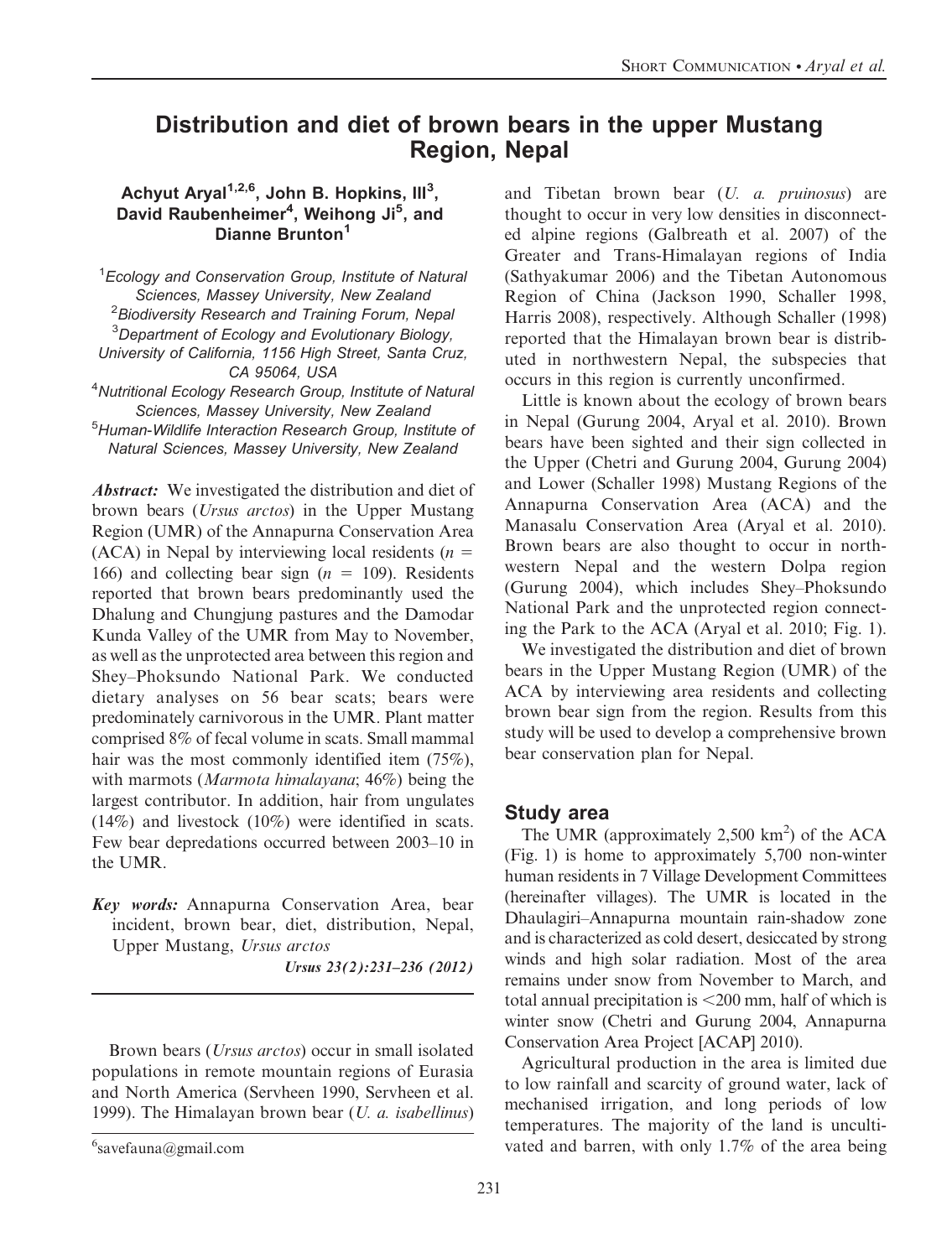

Fig. 1. The Upper Mustang Region of the Annapurna Conservation Area, Nepal. In addition to searching for sign in the search area (gray: from 3,800–6,000 m), we also searched for sign around each village and en route to each search area.

cultivatable (approximately 0.35 ha/person). Local production of food meets only 55% of subsistence needs, and only 8% of the local population are selfsufficient on their own agricultural products (Chetri and Gurung 2004, ACAP 2010).

Animal husbandry is the main source of income for area residents, and goats and sheep are regularly

traded with China (Chetri 2008). In 2002, an average of 36,503 livestock were raised by residents, including cattle, yaks, dzos (cattle/yak hybrid), sheep, goats, horses, donkeys, and mules (Chetri 2008).

The rangelands of the UMR (Fig. 1) provide grazing opportunity for livestock and also support a biodiversity of native flora and fauna (Chetri 2008).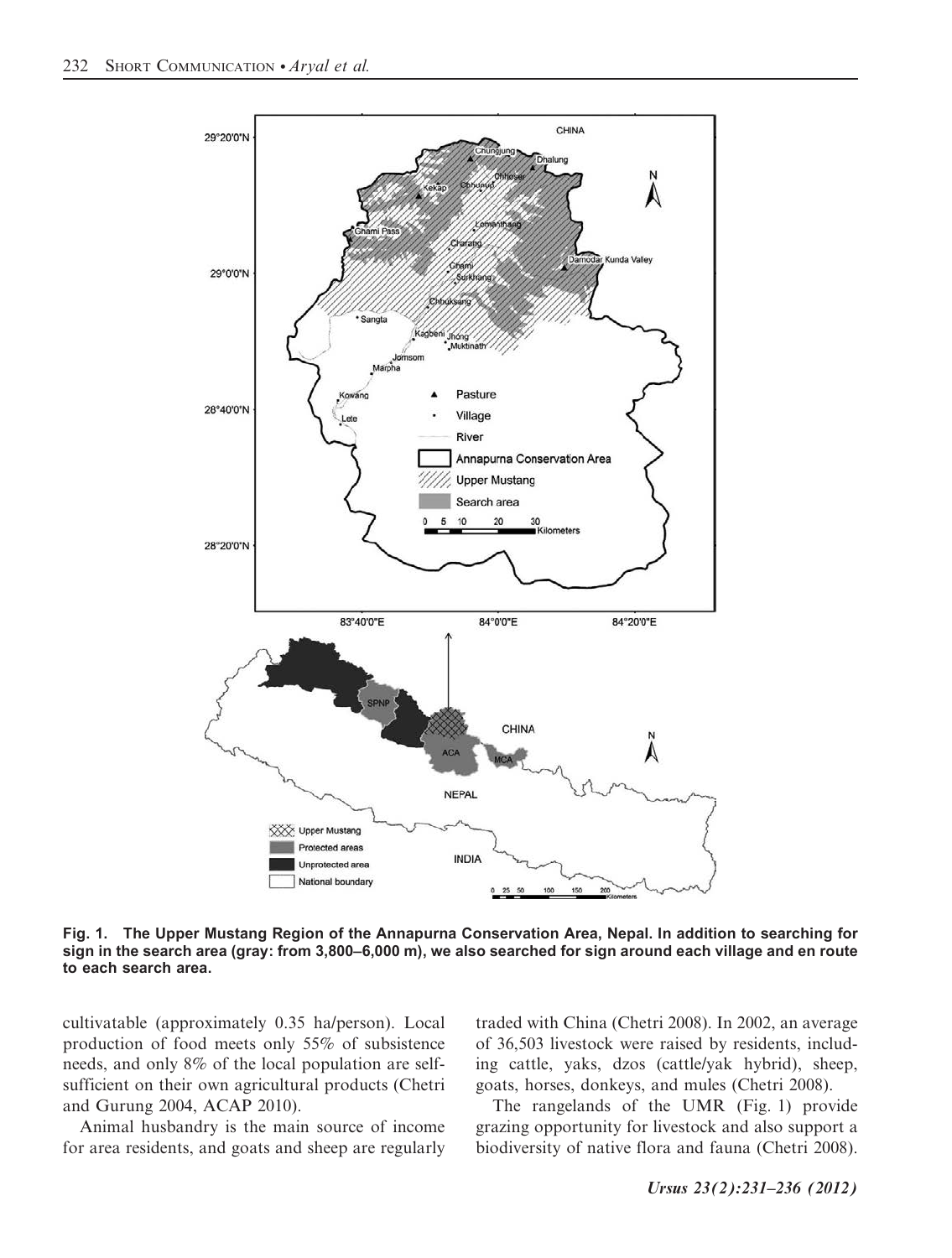|                |                                     |                                     | <b>Sampling period</b>                     |                                        |                               |
|----------------|-------------------------------------|-------------------------------------|--------------------------------------------|----------------------------------------|-------------------------------|
| Bear sign      | Oct-Nov 2009<br>$(57 \text{ days})$ | Mar-Apr 2010<br>$(20 \text{ days})$ | <b>Jul-Oct 2010</b><br>$(49 \text{ days})$ | <b>Jun 2011</b><br>$(26 \text{ days})$ | Total<br>$(152 \text{ days})$ |
| <b>Scats</b>   | 23                                  |                                     | 19                                         | 10                                     | 56                            |
| Digs           | 14                                  |                                     | 12                                         |                                        | 39                            |
| <b>Tracks</b>  |                                     |                                     |                                            |                                        |                               |
| Hairs          |                                     |                                     |                                            |                                        |                               |
| Bear sightings |                                     |                                     |                                            |                                        |                               |
| Total          | 43                                  |                                     | 34                                         | 21                                     | 109                           |

Table 1. Brown bear sign and sightings collected in the Upper Mustang Region, Nepal, 2009–11.

These high-altitude Tibetan grassland communities comprised a diversity of plants including Caragana spp., Lonicera spp., Stipa spp., Carex spp., Kobresia spp., and *Lagotis* spp. (Chetri and Gurung 2004) as well as predators including snow leopard (Panthera uncia), lynx (Lynx lynx isabellinus), brown bear, and grey wolf (Canis lupus) (Chetri and Gurung 2004, Chetri 2008). The prey species for these predators include argali (Ovis ammon), Tibetan gazelle (Procapra picticaudata), wild ass (Equus kiang), blue sheep (Pseudois nayaur), Himalayan marmot (Marmota himalayana), Royle's pika (Ochotona roylei), and Himalayan woolly hare (Lepus oiostolus).

# Methods

### Brown bear sign

We searched the UMR for brown bear sign during October–November 2009, March–April and July– October 2010, and June 2011 (Table 1). We conducted our search from 3,800 m to 6,000 m (Fig. 1). We identified areas to search in 2009 by interviewing residents ( $n = 166$ ) in each of the 7 villages (Fig. 1). We searched areas where: (1) bears had been sighted by local residents; (2) bear depredations had occurred; or (3) bear sign had been observed. We also searched for sign around each village and during our travel to each site. In 2009, 6 field staff searched each area by walking 10–100 m apart along trails and riverbeds. In 2010 and 2011, we conducted more extensive searches of each area. In particular, we searched Ghami and Charang in March–April 2010, Damodar Kunda in July–October 2010, and Dhalung and Chhoser in June 2011. At each area, we collected bear scats and bear hair and documented bear tracks and excavated marmot burrows (digs, Fig. 2).

# Diet analysis

We visually identified bear scats (Xu et al. 2006), as no other species in the study area produce feces similar to bears. We washed scats in hot water and separated hair, bones, and plants. We calculated the percent volume of plants and unidentified matter in our sample. We then identified prey species from each scat using microscopic methods similar to those described by Mukherjee et al. (1994) and followed by Aryal and Kreigenhofer (2009). We soaked hair in xylol for 24 hours. We thoroughly mixed the hairs and blindly selected a random cluster from each sample. We mounted these hairs on slides for identification (Aryal and Kreigenhofer 2009). We matched the medulla and cuticle structure for the first 17 hairs from each sample to reference material collected from dead animals in the region and from references provided by Bahuguna et al. (2010). We observed slides under a light microscope and photographed each sample (Aryal and Kreigenhofer 2009). We identified each hair to species and grouped species by dietary category: (1) small mammals, (2) ungulates, (3) livestock, or (4) birds. We calculated the percent frequency of occurrence (total hairs of a species or dietary category/total hairs) for each species in our sample and for each of the four dietary categories.

# Bear depredations

We recorded brown bear depredations of livestock during interviews with residents and validated reports by interviewing their family members or other residents from the area. These cross-checks were necessary to avoid exaggeration of numbers of livestock killed. We also estimated monetary losses due to livestock depredations by interviewing local herders and determining the market value for livestock.

# **Results**

# Brown bear sign

Of 166 local residents, 109 reported an increase in brown bear presence in the UMR from 2009–11. Local residents ( $n = 8$ ) reported bear sightings ( $n = 2$ )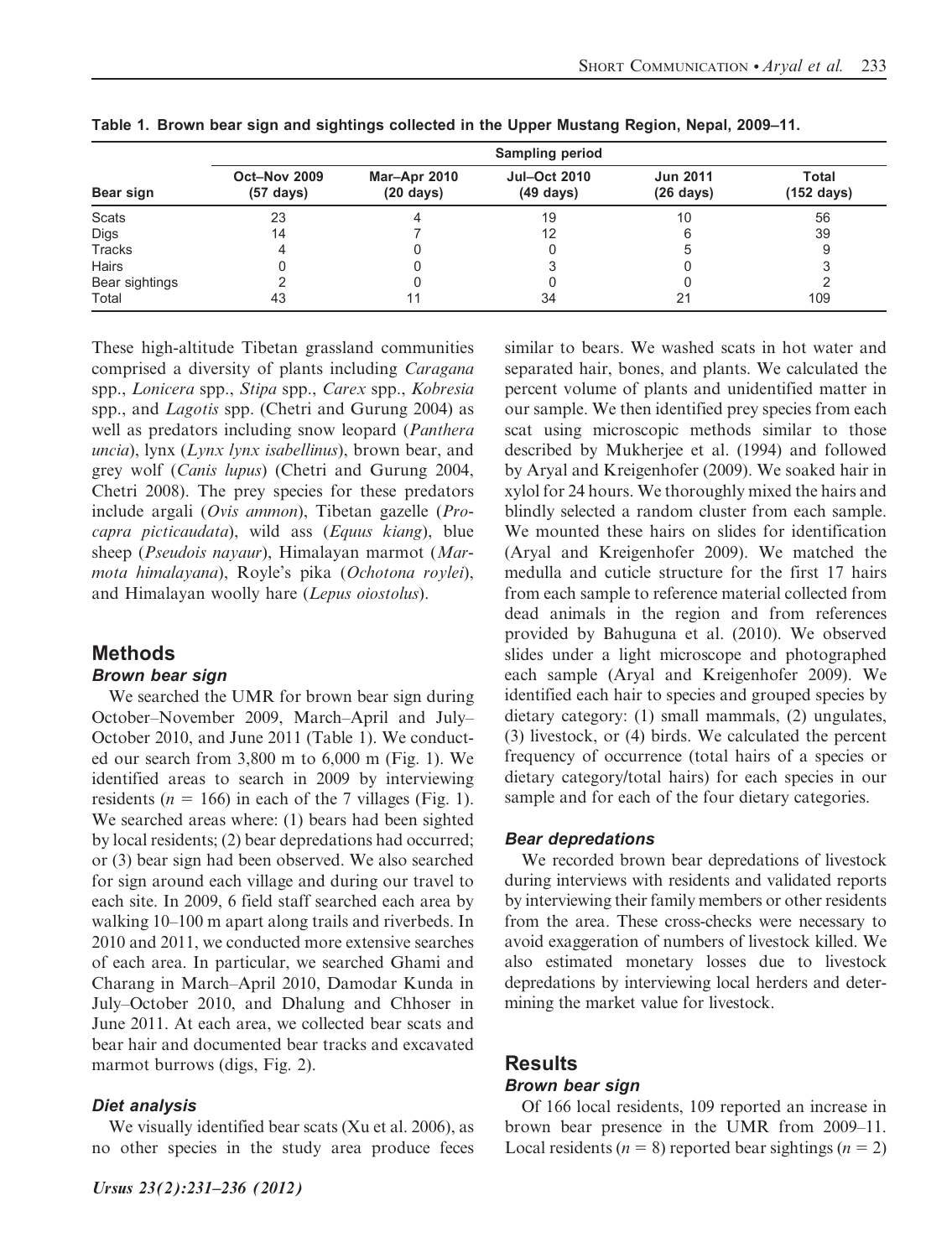

Fig. 2. Excavated marmot burrows from the Dhalung area, Upper Mustang Region, Nepal, 2009. Photo on the left and upper right are images of the same excavated burrow.

in Dhalung pasture and Damodar Kunda Valley. Based on reports from 48 local residents (all from Ghami, Surkhang, and Sangta), we infer brown bear presence in the unprotected area between the UMR and Shey–Phoksundo National Park; most of these residents reported that bears were resident in this unprotected area throughout the year (Fig. 1). On 3 October 2009, we observed a bear  $(83°46'59.29"E,$  $29^{\circ}12'1.86''$ N) between 1.5–2 km away, excavating a marmot burrow (Fig. 2) in the high pastures around Kekap. On 16 October 2009, we observed a different bear  $(83°39'12.57"E, 29°4'51.7"N)$  bedded down in grassland between Ghami Village and Ghami Pass.

We collected bear sign from all areas where residents reported that they had observed sign. In addition to our 2 bear sightings, we collected sign  $(n)$ = 109; Table 1) at sites around Chhoser, Chhunup, Lomangthang, Ghami, and Surkhang (Fig. 1); however, no bear sign was observed <4 km from any village in the study area. We collected 2 hair samples at excavated marmot burrows in the Damodar Kunda Valley and 1 sample from a burrow in Dhalung (Fig. 2). We collected all sign from 4,300 m to 5,500 m (Fig. 3).

### Dietary analysis

We collected scats ( $n = 56$ ) from 4 regions of the UMR (Fig. 1): Chhoser/Chhunup  $(n = 14)$ ; Lomanthang  $(n = 3)$ , Ghami  $(n = 16)$ ; and Surkhang  $(n = 23)$ . We did not separate scats by season or by site because of low sample size. Instead, the diet data (Table 2) are a summary of the entire collection of scats. Plant matter and unidentified material (including unknown insect chitin exoskeleton from unidentified insects  $[n = 3]$ , but not including bones), comprised  $8\%$  and  $\leq 1\%$  of fecal volume, respectively. Hair from small mammals was the most frequently identified prey category, followed by ungulates, livestock, and birds (Table 2). Marmots were was the most commonly identified prey species, followed by pika, woolly hare, blue sheep, yak, sheep, wild ass, argali, and goat (Table 2). Although residents never observed bears preying on ungulates in the area, a resident did report a bear scavenging on an argali in the Damodar Kunda Valley.

#### Brown bear depredations

From interviews, we documented only 6 livestock depredations occurring during May–November 2003–10: 1 yak in Panga (2003; also reported in Chetri 2008), 1 yak in Ghami (2009), 1 yak (2008) and 1 goat (2009) in Dhalung, and 1 yak and 1 sheep in Damodar Kunda (2010). These depredations resulted in an estimated financial loss of approximately 86,000 Nepalese Rupees (USD =  $$1,229$ ): 4 yaks (80,000), 1 goat (3,000), and 1 sheep (3,000).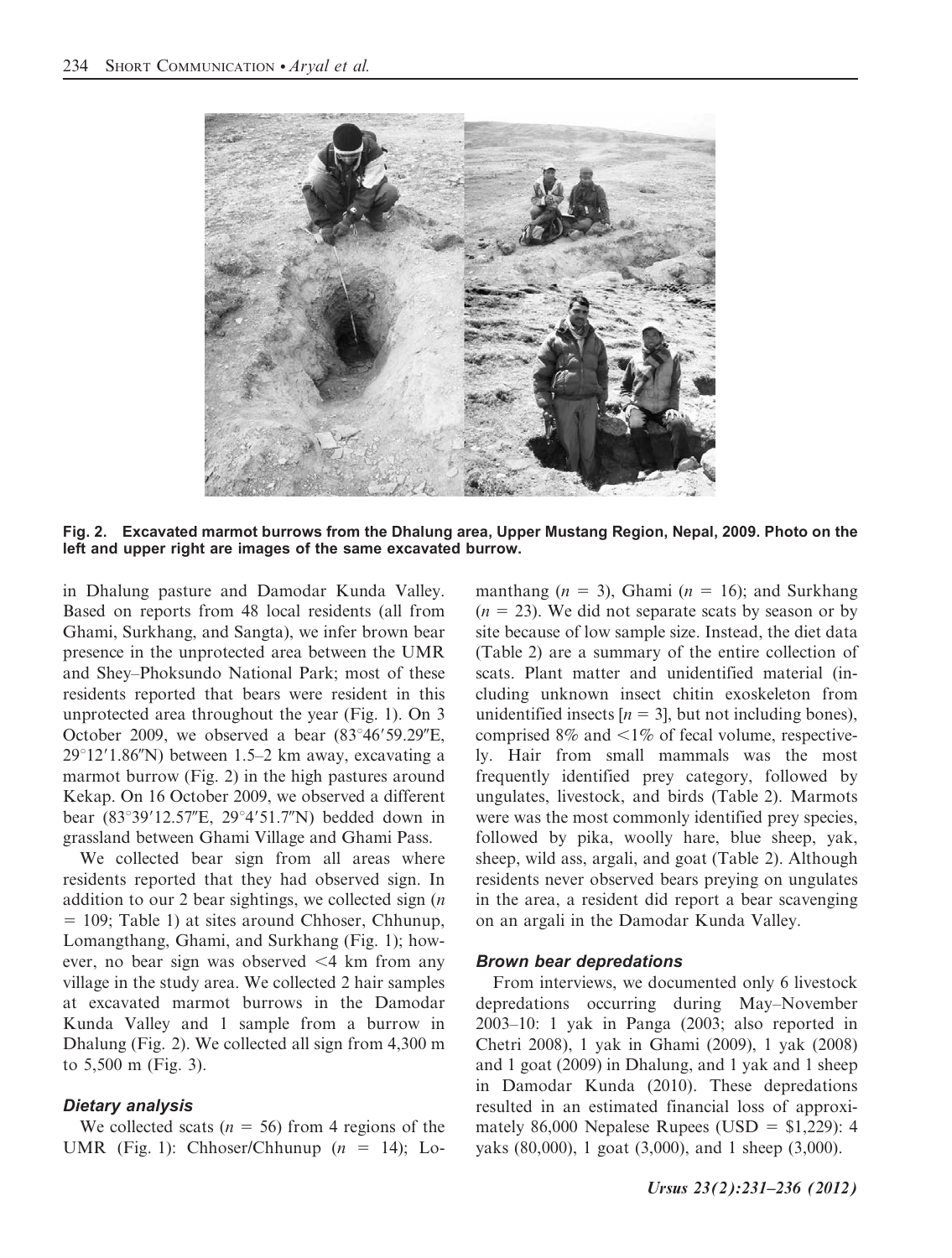

Fig. 3. Elevation of study area (gray bar) and sign (black bars) collected in the upper Mustang region, Annapurna Conservation Area, Nepal, 2009–11.

### **Discussion**

Reports from local residents and a lack of bear sign near villages indicate that bears do not frequent villages and rarely feed on livestock in the UMR. Instead, residents reported that most of their losses were attributed to snow leopard predation in the mountains. However, we found that approximately 10% of hairs identified in scats were from livestock, suggesting that brown bears might feed on livestock

Table 2. Relative occurrence (%) of hairs in brown bear scats ( $n = 56$ ) sampled in the Upper Mustang Region, Nepal, 2009–2011. We grouped feathers and identified hair from prey species using microscopic analysis.

|                       | Number of hair or Frequency of    |      |
|-----------------------|-----------------------------------|------|
| <b>Food items</b>     | feather samples occurrence $(\%)$ |      |
| Small mammals         |                                   |      |
| Himalayan marmot      | 441                               | 46.3 |
| Royle's pika          | 180                               | 18.9 |
| Himalayan woolly hare | 90                                | 9.4  |
| Small mammal total    | 711                               | 74.6 |
| Ungulates             |                                   |      |
| Blue sheep            | 79                                | 8.3  |
| Wild ass              | 36                                | 3.8  |
| Argali                | 22                                | 2.3  |
| Ungulate total        | 137                               | 14.4 |
| Livestock             |                                   |      |
| Yak                   | 44                                | 4.6  |
| Sheep                 | 40                                | 4.2  |
| Goat                  | 9                                 | 1.0  |
| Livestock total       | 93                                | 9.8  |
| <b>Birds</b>          | 12                                | 1.2  |
| Total                 | 953                               |      |

more often than local residents reported. Similar to the Manasalu Conservation Area (Aryal et al. 2010), a continued increase in brown bear activity in the UMR could lead to increases in livestock depredations and other bear incidents (as defined in Hopkins et al. 2010).

Our dietary analyses suggest that brown bears are mainly carnivorous in the UMR because plants comprised only about 8% of the fecal material. Similar to Qinghai Province, China (Xu et al. 2006), brown bears primarily preyed on small mammals and likely scavenged on wild ungulates. Our results suggest that bears preferentially feed on marmots in Nepal (see also Aryal et al. 2010), whereas the preferred prey in China has been reported to be plateau pikas (Ochotona curzoniae; Smith and Foggin 1999, Xu et al. 2006, Worthy and Foggin 2008).

China has recently attempted to reduce grazing pressure by eradicating plateau pika from some areas (Miehe 1988, 1996). These programs may have had a negative effect on the reproduction and survival of brown bears in China (Smith and Foggin 1999, Xu et al. 2006). In addition to pika reductions, hunting and lethal control of marmots has increased to prevent the spread of bubonic plague on the Tibetan Plateau (Worthy and Foggin 2008).

We advocate future research efforts to confirm brown bear presence along the border of Nepal and China. We also recommend initiating regional brown bear research efforts that focus on estimating their occupancy and movements using both genetic hair– snare sampling and GPS data. In particular, it is important to conduct such research in Shey-Phoksundo National Park and the unprotected land